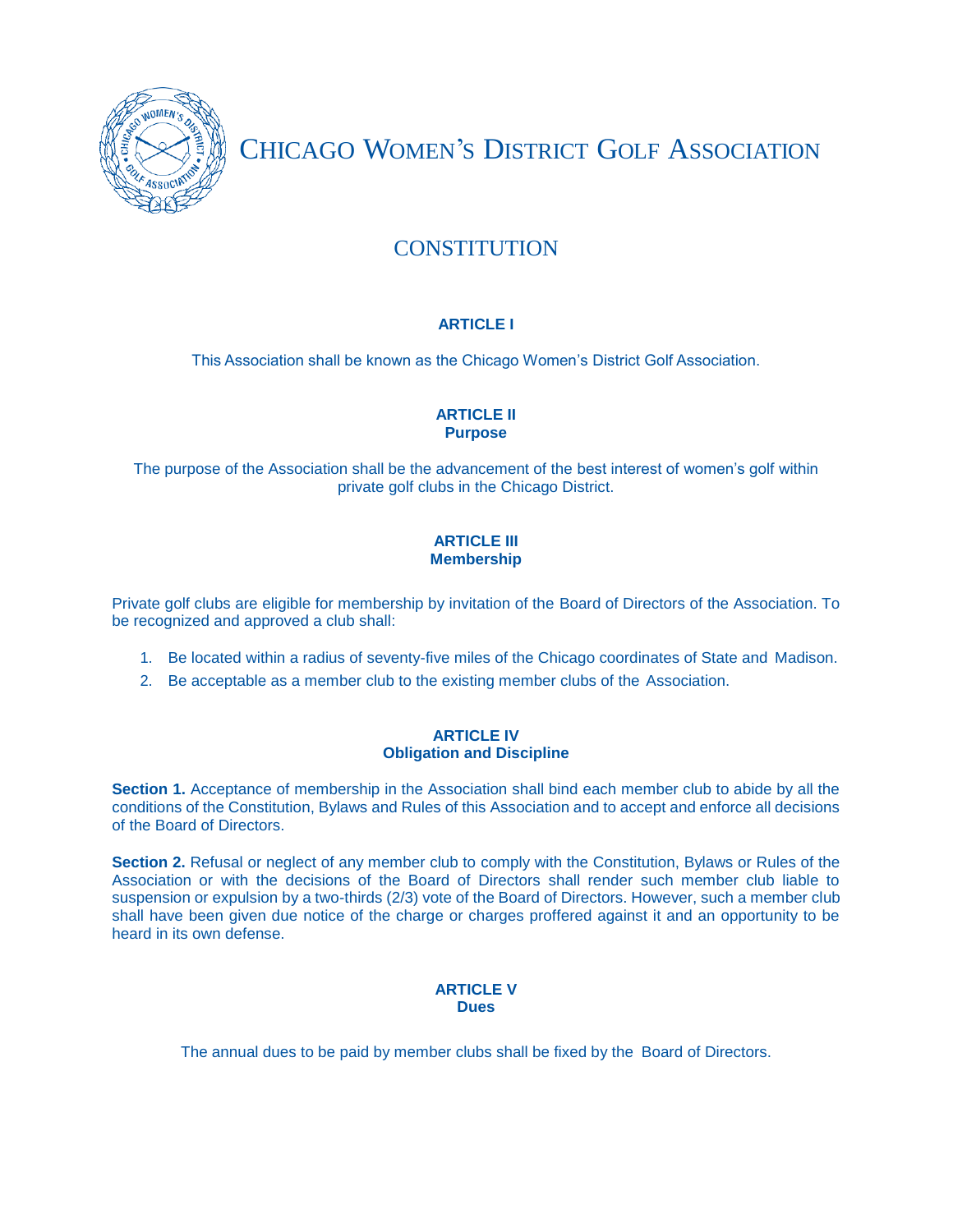#### **ARTICLE VI Officers**

**Section 1.** The officers of this Association shall be a President, Vice President, Secretary, Treasurer, Handicap Chair, Rules Chair, Team Match Chair and Tournament Chair.

**Section 2. Powers and Duties:** 

**a. President** – The President shall preside at all meetings of the Association and of the Board of Directors and in general shall perform the duties incident to her office.

**b. Vice President** – During the absence or inability of the President, the Vice President shall perform the duties of that office. In addition, she shall be responsible for the conduct of the CWDGA Championship Tournament. In general, she shall perform the duties incident to her office.

**c. Secretary** – The Secretary shall send out notices and keep the records of all meetings of the Association and of the Board of Directors. In general, she shall perform the duties incident to her office.

**d. Treasurer** – The Treasurer shall keep full and accurate accounts of all moneys received and shall deposit the same in the name and to the credit of the Association in such a depository as may be designated by the Board of Directors. She shall disburse the same under the direction of the Board of Directors. She shall present at each Annual Meeting of the Association a written report of the finances of the Association and she shall make a like report whenever requested by the Board of Directors. In general, she shall perform the duties incident to her office.

**e. Handicap Chair** – The Handicap Chair shall be responsible for the handicap records of all players eligible to participate in the Association tournaments. In general, she shall perform the duties incident to her office.

**f. Rules Chair** – The Rules Chair shall be responsible for keeping the member clubs and tournament participants informed on the Rules of Golf. In general, she shall perform the duties incident to her office.

**g. Team Match Chair** – The Team Match Chair shall be responsible for the conduct of the CWDGA Team Matches. In general, she shall perform the duties incident to her office.

**h. Tournament Chair** – The Tournament Chair shall be responsible for conducting all competitions other than Team Matches and the Championship Tournament. She shall also be responsible for sending out notices of such tournaments and for all records pertaining to them. In general, she shall perform the duties incident to her office.

#### **ARTICLE VII Government**

Section 1. The control and management of the Association and its affairs and property shall be entrusted to a Board of Directors composed of the Officers of the Association, the Directors and the Advisory Committee. The Directors shall include a Course Rating, Prize Chair, Sectional Team Chairs, Sectional Handicap Chairs, other Chairs, other Assistant Chairs and Members at Large positions as deemed necessary by the Board from time to time. An Advisory Committee of not more than three (3) members, the personnel to consist of past Officers of this Association, shall be appointed by the President and shall have the full power to vote. Members At Large (not more than 3 per year) may exceed the maximum Board membership of thirty. Members at Large will hold positions for one year. Not more than two (2) members of any one club shall be eligible for membership on the board of Directors at any one time.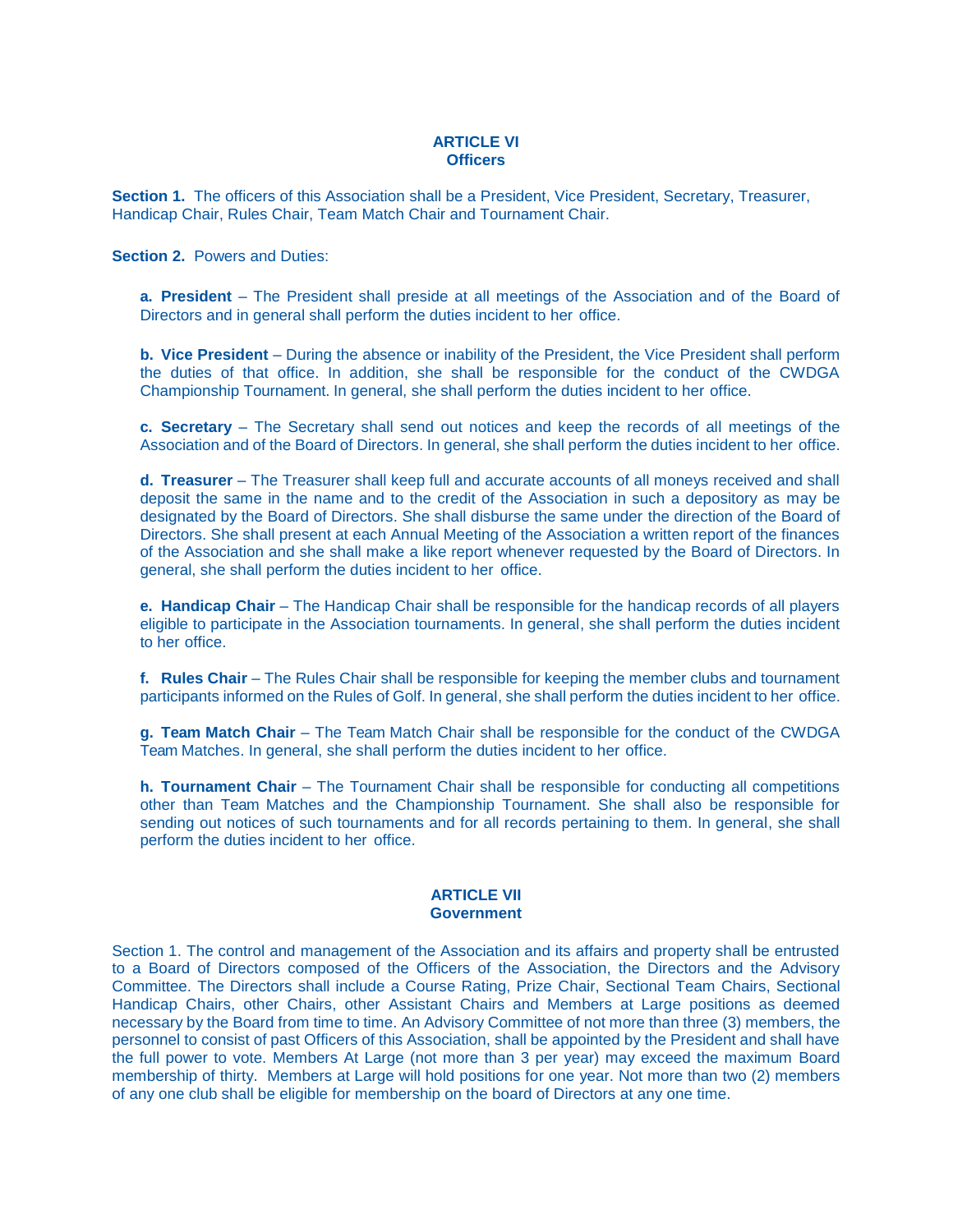**Section 2.** Forty-five percent (45%) of the members of the Board of Directors shall constitute a quorum at any meeting thereof.

**Section 3.** Notices of all meetings of the Board of Directors shall be sent to its members at least five (5) days prior to the date of said meeting.

**Section 4.** The Officers and Directors of the Association shall be elected at the regular Annual Meeting of the Association and hold office for one (1) year or until their respective successors are elected or appointed.

**Section 5.** The Board of Directors shall have full power and authority to fill vacancies in its membership.

**Section 6.** All committees shall be appointed by the President with the advice and consent of the other **Officers** 

**Section 7.** The Board of Directors shall immediately after the close of each yearly season, procure a certified audit of the books and accounts of the Treasurer and present a written report thereof at the Annual Meeting.

**Section 8.** The following persons are automatically appointed as honorary members of the Board of Directors, without the rights to vote or to attend meetings of the Board of Directors:

**a.**The current Presidents of the Women's Western Golf Association and the Illinois Women's Golf Association.

**b.**All past members of the Board of Directors, constituting an Alumni Council, who may be invited to perform such duties as the Board of Directors shall designate.

#### **ARTICLE VIII Nominations**

**Section 1.** There shall be a Nominating Committee consisting of five (5) persons, within the membership of the Association, appointed by the Board of Directors. This committee shall nominate CWDGA member candidates for Officers and Directors of the Association. The nominations shall be reported to the Secretary of the Association at least thirty (30) days before the Annual Meeting of the Association.

**Section 2.** Any ten (10) member clubs of the Association may nominate for Officers and Directors of the Association provided such nominations are made and placed in the hands of the Secretary at least thirty (30) days before the Annual Meeting.

Section 3. Notice of all nominations shall be sent to all member clubs in the Association at least ten (10) days before the Annual Meeting.

#### **ARTICLE IX Meetings**

**Section 1.** The Board of Directors shall meet on a regular basis throughout the year as determined by the President. Each member of the Board of Directors is expected to attend each meeting either in person or remotely. If a member cannot attend a meeting, she will notify the President or Secretary and provide a report for her position, in advance of the meeting.

**Section 2.** The Annual Meeting of the Association shall be held each year in the fall at such time and place as the Board of Directors shall designate.